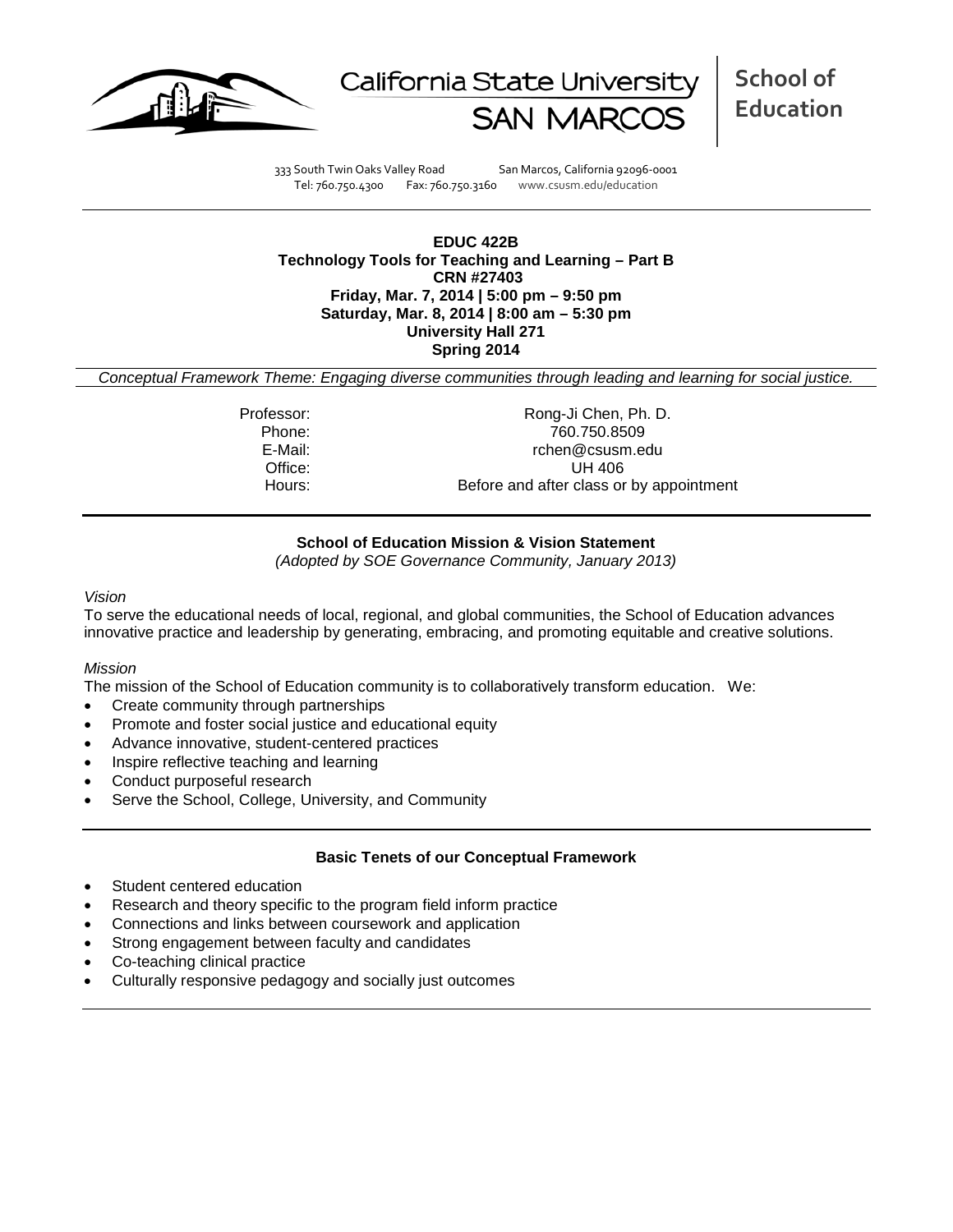## **COURSE DESCRIPTION**

Equivalent to the second third of EDUC 422. Focuses on using technology in the classroom through examination of educational software and familiarization with specific software titles supported in the College of Education credential program. *May not be taken for credit by students who have received credit for EDUC 422 and E494K.*

The EDUC 422 course prepares teacher candidates to apply specific educational technology-based applications in methods courses for implementation in teaching and learning with students as well as to their own professional growth. When entering the teacher education program, School of Education faculty assume teacher candidates have competency in the applications covered in this course, and, therefore, will make assignments requiring teacher candidates to apply these skills.

### **Course Prerequisites**

Students need to have basic computing knowledge and skills such as word processing, file and folder organization and storage, and e-mail and the Internet, It is recommended that students complete a fundamental computer literacy course with a grade B or higher in the last 12 months.

### **Course Objectives**

Teacher candidates will demonstrate competency in:

- Meeting the National Educational Technology Standards for Teachers (NETS•T) outlined below at a basic level of proficiency;
- Using a variety of educational technology tools that are applied in teaching and learning within the credential program and used in public school settings.

### **Required Supplies**

There is no required text for this course. Instead, you will need the following:

- ISTE online student membership.
- File storage: Cloud storage or a mass storage device, e.g., USB flash drive (8 GB or larger)

It is not necessary to purchase the educational software, as many of the specific software titles are available on the Web in demo-version and/or available on campus.

### **Recommended Text (optional)**

Solomon, G., & Schrum, L. (2010). *Web 2.0 how-to for educators*. Washington, DC: International Society for Technology in Education.

## **STUDENT LEARNING OUTCOMES**

### **Teacher Performance Expectation (TPE) Competencies**

This course is designed to help teachers seeking a California teaching credential to develop the skills, knowledge, and attitudes necessary to assist schools and district in implementing effective programs for all students. The successful candidate will be able to merge theory and practice in order to realize a comprehensive and extensive educational program for all students. You will be required to formally address TPE 14: CSUSM Educational Technology (based on ISTE NETS•T: see below)

The following TPEs are also addressed in this course:

- TPE 4 Making Content Accessible (NETS•T I and II)
- TPE 5 Student Engagement (NETS•T I and II)
- TPE 6 Developmentally Appropriate Teaching Practices (NETS•T I and II)
- TPE 7 Teaching English Language Learners (NETS•T II and IV)
- TPE 12 Professional, Legal, and Ethical Obligations (NETS•T IV)
- TPE 13 Professional Growth (NETS•T V)

The course also addresses Special Education Standards by California Commission on Teacher Credentialing:

- Multiple and Single Subject Program Standard 13: Preparation to Teach Special Populations (Students with Special Needs) in the General Education Classroom
- Preliminary Education Specialist Program Design Standard 6: Using Educational and Assistive **Technology**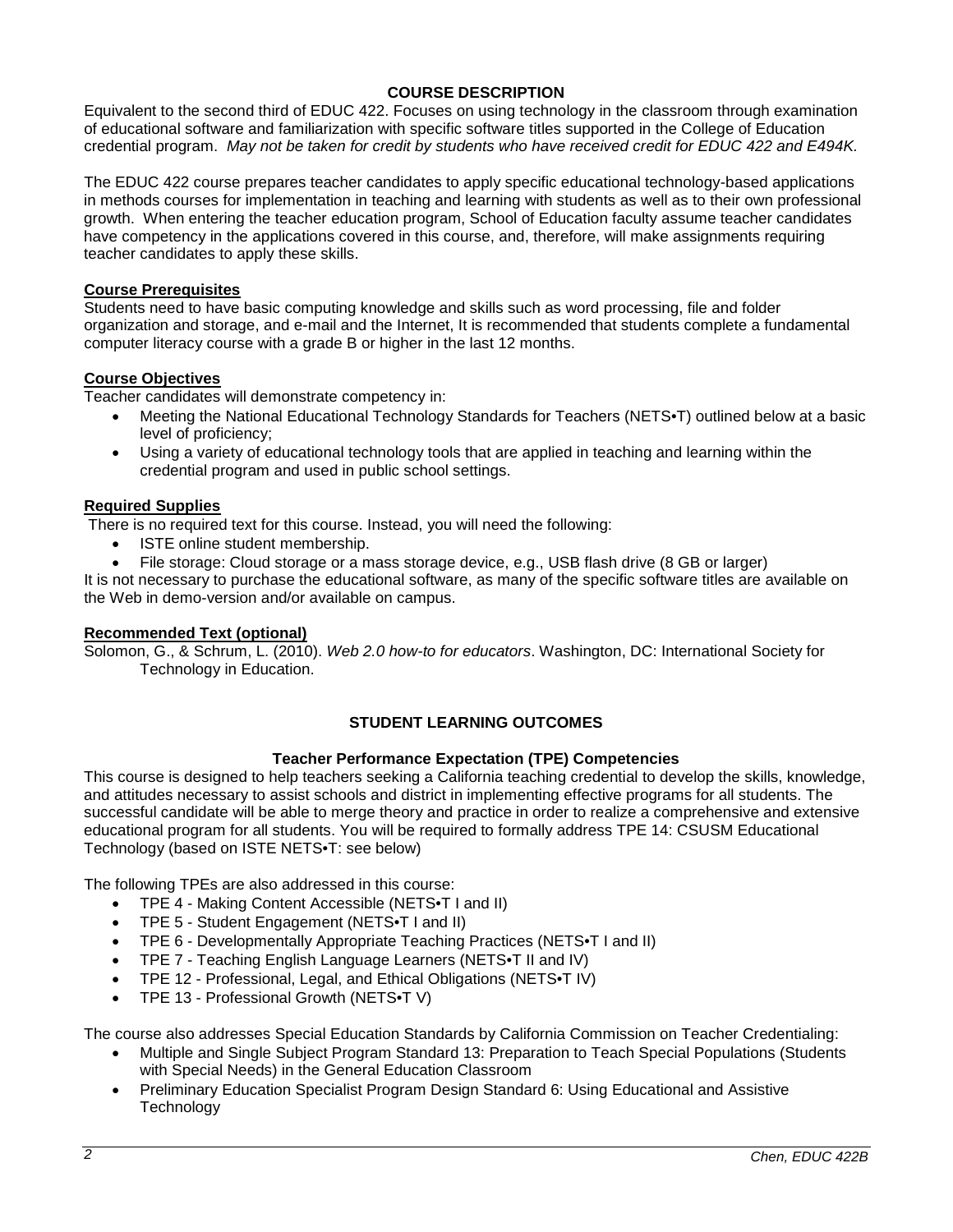### **ISTE National Educational Technology Standards (NETS•T) and Performance Indicators for Teachers**

Effective teachers model and apply the National Educational Technology Standards for Students (NETS•S) as they design, implement, and assess learning experiences to engage students and improve learning; enrich professional practice; and provide positive models for students, colleagues, and the community. All teachers should meet the following standards and performance indicators. Teachers:

## **I. Facilitate and Inspire Student Learning and Creativity**

Teachers use their knowledge of subject matter, teaching and learning, and technology to facilitate experiences that advance student learning, creativity, and innovation in both face-to-face and virtual environments. Teachers:

- **a.** promote, support, and model creative and innovative thinking and inventiveness
- **b.** engage students in exploring real-world issues and solving authentic problems using digital tools and resources
- **c.** promote student reflection using collaborative tools to reveal and clarify students' conceptual understanding and thinking, planning, and creative processes
- **d.** model collaborative knowledge construction by engaging in learning with students, colleagues, and others in face-to-face and virtual environments

### **II. Design and Develop Digital-Age Learning Experiences and Assessments**

Teachers design, develop, and evaluate authentic learning experiences and assessments incorporating contemporary tools and resources to maximize content learning in context and to develop the knowledge, skills, and attitudes identified in the NETS•S. Teachers:

- **a.** design or adapt relevant learning experiences that incorporate digital tools and resources to promote student learning and creativity
- **b.** develop technology-enriched learning environments that enable all students to pursue their individual curiosities and become active participants in setting their own educational goals, managing their own learning, and assessing their own progress
- **c.** customize and personalize learning activities to address students' diverse learning styles, working strategies, and abilities using digital tools and resources
- **d.** provide students with multiple and varied formative and summative assessments aligned with content and technology standards and use resulting data to inform learning and teaching

### **III. Model Digital-Age Work and Learning**

Teachers exhibit knowledge, skills, and work processes representative of an innovative professional in a global and digital society. Teachers:

- **a.** demonstrate fluency in technology systems and the transfer of current knowledge to new technologies and situations
- **b.** collaborate with students, peers, parents, and community members using digital tools and resources to support student success and innovation
- **c.** communicate relevant information and ideas effectively to students, parents, and peers using a variety of digital-age media and formats
- **d.** model and facilitate effective use of current and emerging digital tools to locate, analyze, evaluate, and use information resources to support research and learning

## **IV. Promote and Model Digital Citizenship and Responsibility**

Teachers understand local and global societal issues and responsibilities in an evolving digital culture and exhibit legal and ethical behavior in their professional practices. Teachers:

- **a.** advocate, model, and teach safe, legal, and ethical use of digital information and technology, including respect for copyright, intellectual property, and the appropriate documentation of sources
- **b.** address the diverse needs of all learners by using learner-centered strategies and providing equitable access to appropriate digital tools and resources
- **c.** promote and model digital etiquette and responsible social interactions related to the use of technology and information
- **d.** develop and model cultural understanding and global awareness by engaging with colleagues and students of other cultures using digital-age communication and collaboration tools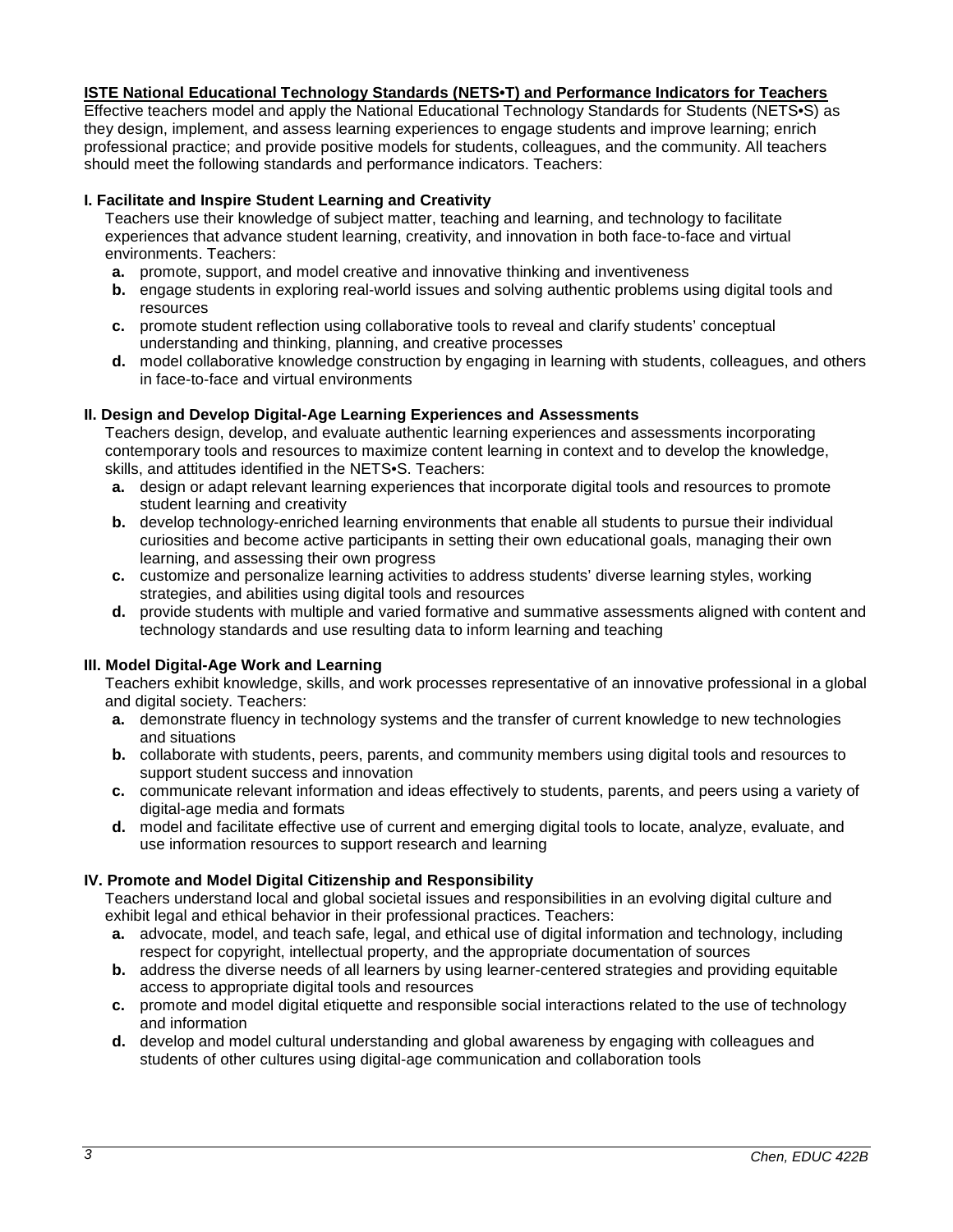## **V. Engage in Professional Growth and Leadership**

Teachers continuously improve their professional practice, model lifelong learning, and exhibit leadership in their school and professional community by promoting and demonstrating the effective use of digital tools and resources. Teachers:

- **a.** participate in local and global learning communities to explore creative applications of technology to improve student learning
- **b.** exhibit leadership by demonstrating a vision of technology infusion, participating in shared decision making and community building, and developing the leadership and technology skills of others
- **c.** evaluate and reflect on current research and professional practice on a regular basis to make effective use of existing and emerging digital tools and resources in support of student learning
- **d.** contribute to the effectiveness, vitality, and self-renewal of the teaching profession and of their school and community

*ISTE (International Society for Technology in Education), 2008* [\(http://www.iste.org/docs/pdfs/nets-t](http://www.iste.org/docs/pdfs/nets-t-standards.pdf)[standards.pdf\)](http://www.iste.org/docs/pdfs/nets-t-standards.pdf)

## **GENERAL CONSIDERATIONS**

### **Professional Dispositions**

The California State University San Marcos School of Education fosters the development of the following professional dispositions among our students:

- *Social Justice and Equity*: Candidates appreciate the languages, communities, and experiences learners bring to the classroom. Candidates advocate for and support marginalized communities and individuals.
- *Collaboration*: Candidates learn and practice the skills of collaboration in their coursework and use them in their professional interactions with students, colleagues, parents, caregivers and those in the wider community.
- *Critical Thinking*: Candidates analyze various professional contexts, resulting in more informed decisionmaking about professional practice.
- *Professional Ethics*: Candidates learn to make and act on well-reasoned, principled judgments.
- *Reflective Teaching and Learning*: Candidates critically review their professional practice and the impact it has on student success.
- *Life-Long Learning*: Candidates are committed to actively seeking new knowledge, skills and experiences throughout their career.

(adopted by the COE Governance Community on January 19, 2007)

### **School of Education Attendance Policy**

Due to the dynamic and interactive nature of courses in the School of Education, all candidates are expected to attend all classes and participate actively. At a minimum, candidates must attend more than 80% of class time, or s/he may not receive a passing grade for the course at the discretion of the instructor. Individual instructors may adopt more stringent attendance requirements. Should the candidate have extenuating circumstances, s/he should contact the instructor as soon as possible. *(Adopted by the COE Governance Community, December, 1997).*

Teacher education is a professional preparation program. We practice positive professional dispositions. In addition, there will be discussion in each session. Active participation is important for the collective learning of the class members.

Accordingly, if more than 3 hours of class time (including online modules) are missed, a student cannot receive higher than a C+. Excessive tardiness will also result in loss of attendance/participation points. Notifying the instructor does not constitute an excuse. If extraordinary circumstances occur, please make an appointment with the instructor. Remember that communication is the key to success.

In addition to attending course sessions, students may need to use campus resources for some assignments. All students must plan times they can work in labs on campus. Students are required to check campus resources and availability of labs. Mac computers are available in ACD 202, ACD 211, UH 271, UH 273, and SCI2 306 in addition to other locations such as the library 2<sup>nd</sup> floor. Students are required to use campus issued-email accounts and check email and the class Cougar Course (Moodle) site at least two times per week to communicate with instructor and peers.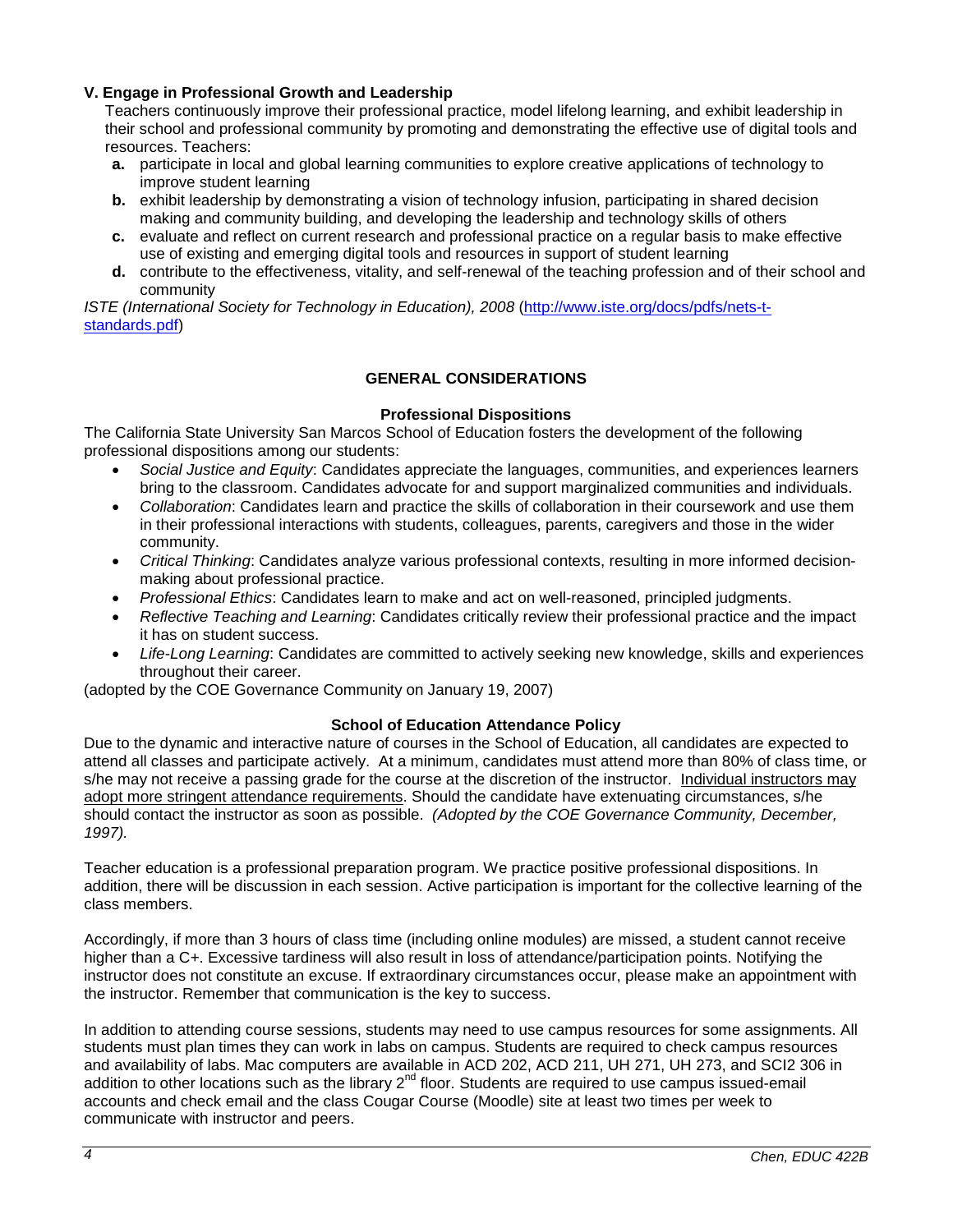### **Students with Disabilities Requiring Reasonable Accommodations**

Candidates with disabilities who require reasonable accommodations must be approved for services by providing appropriate and recent documentation to the Office of Disable Student Services (DSS). This office is located in Craven Hall 4300, and can be contacted by phone at (760) 750-4905, or TTY (760) 750-4909. Candidates authorized by DSS to receive reasonable accommodations should meet with their instructor during office hours or, in order to ensure confidentiality, in a more private setting.

### **All University Writing Requirement**

The CSUSM writing requirement of 2500 words is met through the completion of course assignments. Therefore, all writing will be looked at for content, organization, grammar, spelling, and format.

If needed, it is suggested that you make an appointment with the Writing Center [\(http://www.csusm.edu/writing\\_center/\)](http://www.csusm.edu/writing_center/) to seek help with writing skills before submitting your written assignments.

### **CSUSM Academic Honesty Policy**

"Students will be expected to adhere to standards of academic honesty and integrity, as outlined in the Student Academic Honesty Policy. All written work and oral presentation assignments must be original work. All ideas/materials that are borrowed from other sources must have appropriate references to the original sources. Any quoted material should give credit to the source and be punctuated with quotation marks.

Students are responsible for honest completion of their work including examinations. There will be no tolerance for infractions. If you believe there has been an infraction by someone in the class, please bring it to the instructor's attention. The instructor reserves the right to discipline any student for academic dishonesty in accordance with the general rules and regulations of the university. Disciplinary action may include the lowering of grades and/or the assignment of a failing grade for an exam, assignment, or the class as a whole."

Incidents of Academic Dishonesty will be reported to the Dean of Students. Sanctions at the University level may include suspension or expulsion from the University.

### **Plagiarism:**

As an educator, it is expected that each candidate will do his/her own work, and contribute equally to group projects and processes. Plagiarism or cheating is unacceptable under any circumstances. If you are in doubt about whether your work is paraphrased or plagiarized see the Plagiarism Prevention for Students website [http://library.csusm.edu/plagiarism/index.html.](http://library.csusm.edu/plagiarism/index.html) If there are questions about academic honesty, please consult the University catalog.

### **Use of Technology**

Candidates are expected to demonstrate competency in the use of various forms of technology (i.e. word processing, electronic mail, Moodle, use of the Internet, and/or multimedia presentations). Specific requirements for course assignments with regard to technology are at the discretion of the instructor. Keep a digital copy of all assignments for use in your teaching portfolio. All assignments will be submitted online, and some will be submitted in hard copy as well. Details will be given in class.

### **Electronic Communication Protocol**

Electronic correspondence is a part of your professional interactions. If you need to contact the instructor, e-mail is often the easiest way to do so. It is my intention to respond to all received e-mails in a timely manner. Please be reminded that e-mail and on-line discussions are a very specific form of communication, with their own nuances and etiquette. For instance, electronic messages sent in all upper case (or lower case) letters, major typos, or slang, often communicate more than the sender originally intended. With that said, please be mindful of all e-mail and on-line discussion messages you send to your colleagues, to faculty members in the School of Education, or to persons within the greater educational community. All electronic messages should be crafted with professionalism and care.

Things to consider:

- Would I say in person what this electronic message specifically says?
- How could this message be misconstrued?
- Does this message represent my highest self?
- Am I sending this electronic message to avoid a face-to-face conversation?

In addition, if there is ever a concern with an electronic message sent to you, please talk with the author in person in order to correct any confusion.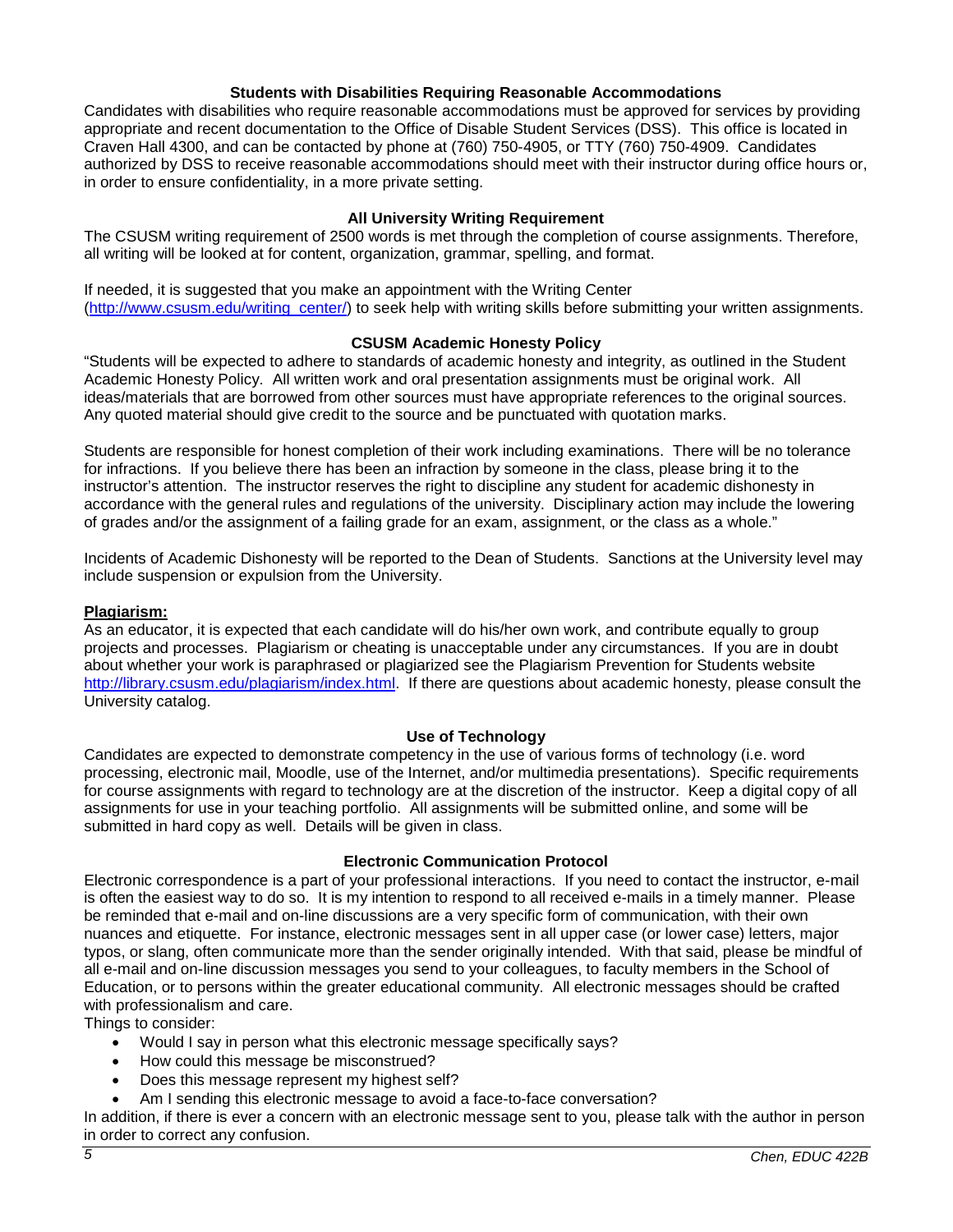## **ASSIGNMENTS | REQUIREMENTS | GRADING STANDARDS**

# **Part I. Assignments**

| <b>Assignment</b>                                       | <b>Description</b>                                                                                                                                                                                                                                                                | <b>Pts</b> | <b>Due</b>       |
|---------------------------------------------------------|-----------------------------------------------------------------------------------------------------------------------------------------------------------------------------------------------------------------------------------------------------------------------------------|------------|------------------|
| Reading                                                 | Reflect on course readings related to NETS and current issues in                                                                                                                                                                                                                  | 20         | entries 3/15,    |
| reflections &<br>comments                               | educational technology; maintain professional blogs, contribute to<br>online discussions, and apply Netiquette in the process.                                                                                                                                                    |            | comments<br>3/22 |
| Mobile learning                                         | Students apply concepts of mobile learning and apps to facilitate<br>children's learning.                                                                                                                                                                                         | 15         | 3/22             |
| Internet<br><b>resources</b>                            | Students review a wide range of interactive educational Internet<br>resources found on the Thinkfinity website. Students select and review<br>10 activities, web sites, lesson plans, or interactive resources, noting<br>NETS-S and opportunities for student learning.          | 15         | 3/22             |
| Computational<br>thinking                               | Students explore computational thinking and use Scratch to create an<br>inspiring educational project.                                                                                                                                                                            | 15         | 3/29             |
| Personal<br>Learning<br><b>Network</b>                  | Students use Web 2.0 tools to build a personal learning network and<br>engage in collaborative learning and professional growth.                                                                                                                                                  | 15         | 3/29             |
| <b>NETS &amp; TPE 14</b><br>submission on<br>Taskstream | Students organize course activities and assignments. Students reflect<br>on NETS and select course artifacts to show evidence for meeting TPE<br>14, which is based on NETS.T.<br>Assiming and subjected 00 website. Attendance 0 moderational discretions 40 metate - 400 metate | 10         | 3/29             |

Assignments subtotal 90 points + Attendance & professional dispositions 10 points = 100 points.

Detailed information is provided on Cougar Courses. Please note that modifications may occur at the discretion of the instructor. In addition to the assignments described above, performance assessment will be on student's cooperation and flexibility in response to unforeseen challenges and student's ability to perform tasks using a variety of technology tools.

## **Assignment Policy**

All assignments, requirements, due dates and scoring rubrics will be available through Cougar Courses. You are responsible to track your grades and progress in the course. In order to successfully complete this course, all assignments must be completed at an acceptable level noted on assignment directions and rubrics. All assignments are due by 11 p.m. on the due date, unless specified otherwise. Late assignment policy: -1 one day late, -2 two days late, -3 three days late, and so on. After a week, no assignments will be accepted. If extraordinary circumstances occur, please contact the instructor.

## **Part II. Attendance & Professional Dispositions (10 points)**

See the attendance policy and professional dispositions above.

### **Course Grades**

Final grades are calculated on the standard of:

| A: 93% - 100%     | A-: 90% - 92% | B+: 87% - 89% | B: 83% - 86%  |
|-------------------|---------------|---------------|---------------|
| $B - 80\% - 82\%$ | C+: 77% - 79% | C: 73% - 76%  | C-: 70% - 72% |
| $D: 60\% - 69\%$  | F: below 60   |               |               |

Failure to complete this course with a grade of C+ or higher will prohibit a teacher candidate from entering a teaching credential program.